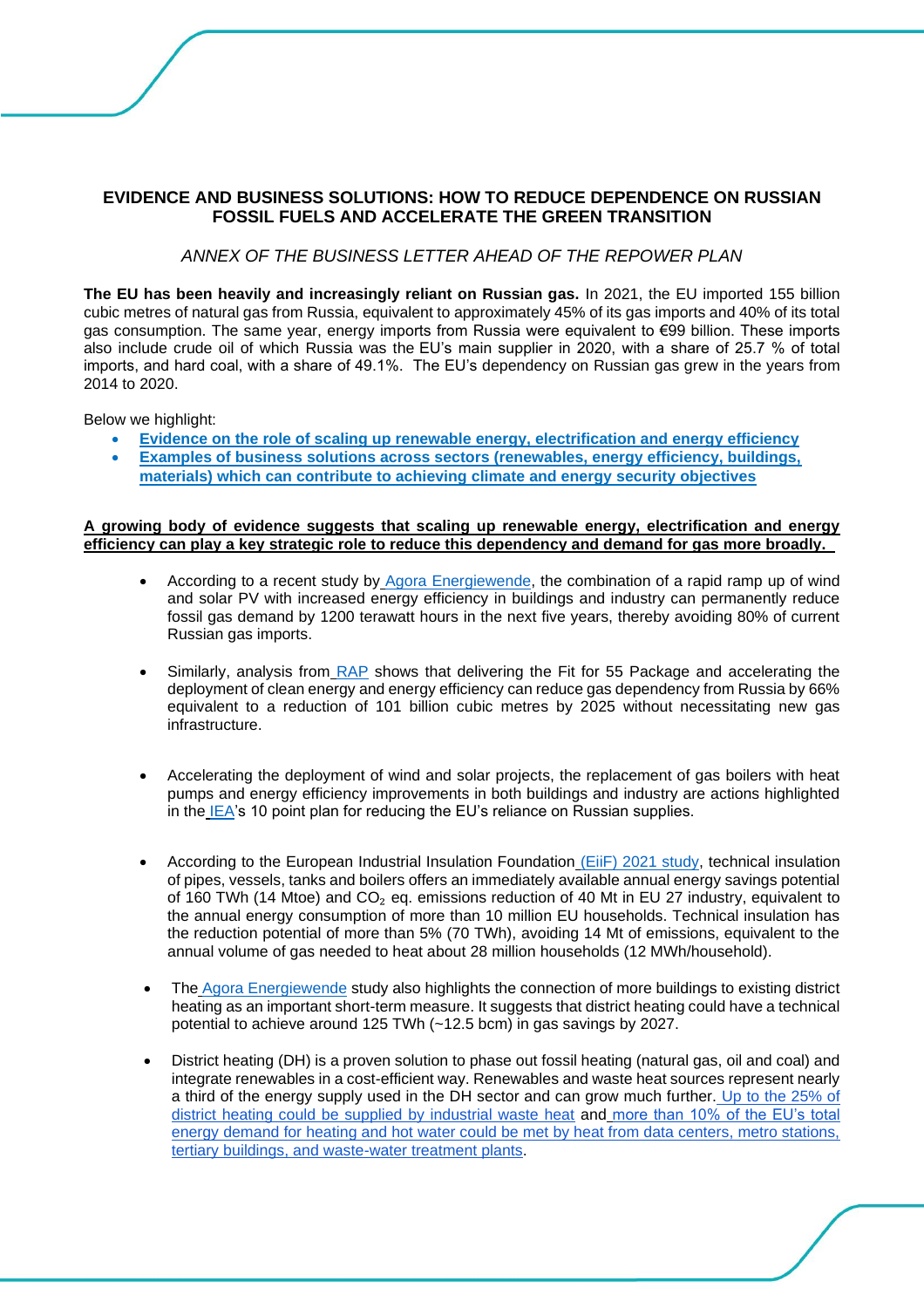- [Heat is half of the energy consumed a](http://solarheateurope.eu/2022/03/11/heat-is-half-energy-security-needs-to-deploy-urgently-renewable-heat-solutions-avoiding-dependency-from-russia-and-china/)nd European citizens and industries are now facing uncertainty regarding energy supply and costs. Solar heat provides a solution currently used in over 10 million households, hundreds of industries and district networks in Europe. Over 90% of the solar thermal systems installed in Europe are produced in Europe. This technology can be deployed at a fast pace and does not require any critical minerals. With strong measures, the solar heat sector can provide additional 25 TWh of direct heat in the next 2 years, equivalent to 3 billion m3 of gas annually.
- According to analysis by [Cambridge Econometrics,](https://www.camecon.com/what/our-work/the-renovation-wave-can-cut-eu-gas-imports-and-reduce-consumer-bills/?msclkid=e1f45e4fba7811ecbffc6c359115453b) achieving the European Commission's Renovation Wave's target of reducing heat demand by 60% across 35 million homes by 2030 could reduce gas consumption from homes by up to 43,000 GWh across Europe annually, equivalent to 25 of the world's largest LNG gas carriers saved each year. It could also cut gas imports by €3.3bn per year by 2030 and significantly improve living standards for approximately 80 million people.
- The deployment of one million heating heat pumps can reduce demand for gas by about  $1.1 1.5$ [bcm](https://www.ehpa.org/fileadmin/user_upload/REPowerEU_-_immediate_measures_to_move_the_European_heating_sector_closer_to_decarbonisation_36_.pdf), when installed in new single-family buildings, and about 2 – 2.5 bcm when replacing boilers in existing buildings. The deployment of one million sanitary hot water heat pumps can replace the need for approx. 0.3-0.4 bcm of gas. Big heat industrial heat pumps can multiply the impact. A 50 MW district heating heat pump has the same benefit as 2 500 to 5 000 smaller ones, depending on whether it is used to supply heat to new or old buildings.
- [Upgrading the existing 2.3 billion conventional light points](https://www.signify.com/global/our-company/news/press-releases/2021/20210624-here-is-how-switching-to-led-can-help-the-eu-in-its-race-to-zero) for the EU27 in professional and residential segments with efficient LED light source and smart lighting could save 188.6 TWh every year; an equivalent of €59.65 billion if we consider a 50% electricity price increase. This would create thousands of new jobs and reduce the carbon footprint by 50.9 million tons of CO2, equivalent to 185 power units or to the absorption capacity of 2.3 billion trees. Cities alone spend up to 20% of their electricity bill to light roads and streets. The impact on their balance sheet by upgrading their lighting system is huge as LED lighting can save up to 70% of electricity.
- Insulation can constitute the core of vast national and regional renovation programmes. These could be launched quickly over the coming months, building on existing initiatives including energy efficiency obligation schemes. According to **BPIE** findings, adding 20 cm of insulation in attics and roofs can save up to 14% of residential heating energy (254 TWh/year, equivalent to around 25 bcm/year) in the EU, which would reduce gas consumption by 12% and heating oil consumption by 17%.
- [The European Commission](https://ec.europa.eu/energy/sites/ener/files/documents/the_macro-level_and_sectoral_impacts_of_energy_efficiency_policies.pdf) finds that by 2030, an accelerated green transition could reduce energy imports by a total of 83-133 billion EUR, amounting to 0.1-0.2% of GDP.
- [A study by Orsted](https://orsted.com/en/about-us/whitepapers/renewables-can-solve-europes-energy-crisis) finds that investment of 7-10 billion EUR in wind supply chains is required to achieve an annual deployment rate of 20 GW by 2030. An extra capacity of 30 GW can be put in place by 2030, on top of current targets which has the potential to replace 10% of current gas imports from Russia.
- In the field of transport, increasing rail freight and passengers on rail can improve the EU's energy balance. This is important with the ongoing energy crisis and the EU's energy dependency rate for imported fossil fuels. [Rail transport is seven times more energy-efficient than road and fifteen times](https://transport.ec.europa.eu/media-corner/publications/statistical-pocketbook-2021_en)  [less energy intensive than air transport.](https://transport.ec.europa.eu/media-corner/publications/statistical-pocketbook-2021_en) with four out of five trains already running on electricity. The railway systems allow powering trains directly by renewable energy (1/3 of the energy consumed by rail already comes from renewables) such as solar power. Railways are ready for automated train operations, which are expected to reduce rail's energy consumption by at least 12%.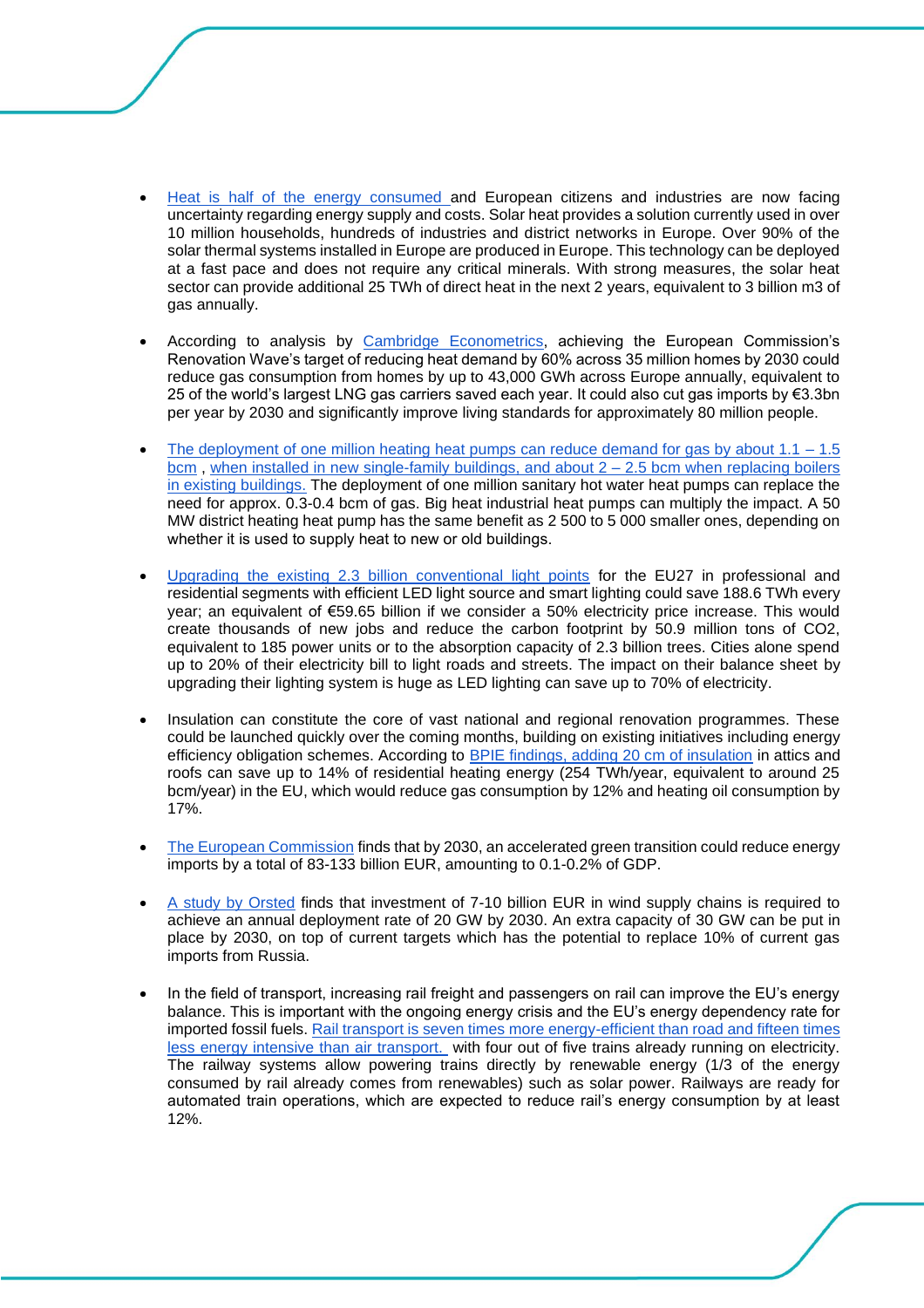**Accelerating the deployment of these solutions is also imperative to keep 1,5 degrees within reach[.](https://www.ipcc.ch/report/sixth-assessment-report-working-group-3/)** [IPCC's report](https://www.ipcc.ch/report/sixth-assessment-report-working-group-3/) on '*Climate Change 2022: Mitigation of Climate Change*', makes it clear that an electrified global energy system, powered by clean renewable power and storage, supported with the rapid phase out of fossil fuels is our only chance to meet the goals of the Paris Agreement and ensure a safer world. The [IEA advises](https://iea.blob.core.windows.net/assets/7ebafc81-74ed-412b-9c60-5cc32c8396e4/NetZeroby2050-ARoadmapfortheGlobalEnergySector-SummaryforPolicyMakers_CORR.pdf) that the amount of solar PV and wind deployment must be double what has been announced globally and that global energy intensity must decrease by 4% a year between now and 2030 in order to remain on a 1.5°C trajectory.

#### <span id="page-2-0"></span>**Businesses are already developing solutions across sectors (renewables, energy efficiency, buildings, materials) which can contribute to achieving climate and energy security objectives.**

Decreasing their emissions in line with the Paris agreement:

- 2735 companies are making commitments to decarbonise their emissions through the [Science](https://sciencebasedtargets.org/)  [Based Targets Initiative](https://sciencebasedtargets.org/) with 1356 of them committing across 40+ sectors and countries to align their emission reductions with the 1.5°C target, through [the Business Ambition for 1.5°C.](https://sciencebasedtargets.org/business-ambition-for-1-5c)
- [Welya](https://www.welya.fr/en/homepage-english/) offers companies the ability to measure their carbon footprint with the [Carbon Disclosure](https://www.welya.fr/en/bilan-carbone-en/)  [Project.](https://www.welya.fr/en/bilan-carbone-en/) The ACT-assessment methodology designed by ADEME, and adapted by sector of activity, identifies greenhouse gas emissions emitted by an organisation. This creates a starting point for businesses to consider the costs of being reliant on fossil fuels and take strategic action to reduce this reliance.

Increasing investments and demand in renewable energy and electrification:

- [Iberdrola](https://www.iberdrola.com/home) reported record investments of almost €10 billion in 2021, nearly half of which (45%) was allocated to renewables activities. As part of its commitment to the progressive electrification of energy uses, Iberdrola will produce 85,000 tonnes of green hydrogen by 2030, including with the [Puertollano Facility,](https://linkprotect.cudasvc.com/url?a=https%3a%2f%2fwww.iberdrola.com%2fabout-us%2flines-business%2fflagship-projects%2fpuertollano-green-hydrogen-plant&c=E,1,xAxBL0yjtolYooAeYzcmmKM_ggdQssSuG824NniG9KRJeeB5m-E6Q8tpbmKk-VF4sbr_XUYbc-Uu_nRDcmaPRCnq1oUXC1qienZXgNQv43PV0C69Pr554fNWBg,,&typo=1) the biggest and one of the most efficient green hydrogen facilities for industrial use in Europe, avoiding 48,000 tonnes of CO2 emissions annually. This facility is part of a major integrated project that aims to develop 800MW of green hydrogen in several facilities in Spain by 2027. [Iberdrola](https://linkprotect.cudasvc.com/url?a=https%3a%2f%2fwww.iberdrola.es%2fen&c=E,1,soZM1MD-MMoQCK3avbiLLae5KqRlJzafdKY6VOJTdwWltkyNEZ-dkDrvo3QTc6S-1KiuBhNwul3uVcfelxo0MGqHwBX7p-S_kaCTHmNMnVyEpSNEuQ,,&typo=1) will also invest 1.5 billion euros in the [Tâmega Giga-Battery](https://linkprotect.cudasvc.com/url?a=https%3a%2f%2fwww.iberdrola.com%2fabout-us%2flines-business%2fflagship-projects%2ftamega-project&c=E,1,5zjoLSRbm_iDdvNA7R8OjQVqKgESeLdT_v5z4ZbZdMLMXmKcSJ4iDYegVY67FxKyMqrt_Raj_VoFv0HsOIStZf83ESBteMGqXbhHPixtLW0qJR4,&typo=1) hydroelectric complex, one of Europe's largest energy storage facilities located in Portugal; this renewable infrastructure will have sufficient storage capacity to serve two million Portuguese households for an entire day and will avoid 1.2 million tonnes of CO2 emissions annually. In total, the company projects to [invest €150 billion](https://linkprotect.cudasvc.com/url?a=https%3a%2f%2fwww.iberdrola.com%2fdocuments%2f20125%2f41587%2fIberdrolas_Climate_Action.pdf&c=E,1,2MYdmjs4E7SxD1nqKFRkWdqX_MktkgkJddVLfvGNHX56hNT-UPngYpVha6FCnJZMUAOUnOF5H9JShAoJ2Mjjqo_8mKINF6K3Qmw9RlIGxg,,&typo=1) in this decade in the energy transition. By 2030, the company will triple its installed renewable capacity in order to achieve 95GW. Playing a key role in this expansion is offshore wind power, with Iberdrola expecting to reach an installed capacity of 4GW by 2025. Additionally, the deployment of smart grids is set to double by the end of the decade.
- [Ørsted](https://linkprotect.cudasvc.com/url?a=https%3a%2f%2fprotect2.fireeye.com%2fv1%2furl%3fk%3d31323334-501d5122-3132dd7b-454445555731-49f7e43aea13ece6%26q%3d1%26e%3d54ef57e9-1151-41ad-a000-51a7d8cfcc04%26u%3dhttps%253A%252F%252Flinkprotect.cudasvc.com%252Furl%253Fa%253Dhttps%25253a%25252f%25252forsted.com%25252f%2526c%253DE%252C1%252C7xEpQtkz0LGs1r-cky8TsCoYuSAAJSKW6NE8HXnOkJ-XWQXeTzc6eCkc2iQPhCaEwlK-jo-U3o72yDmhaaaNoWeGWYFHFKmTn08bpq7UqsuiHSsK2pxZ%2526typo%253D1&c=E,1,h7CK3OBLs-sJKVR2Km6CDkj4PBdUDkQv0cDlagdJUBJ4KK4B1YCCeFm7TVCy38stZN-8LnDWMeQXu3x4EZ03YYrcoT0m4M0q-KgZDRUupAPpy8tet2zT3Zqqnllu&typo=1) has a vision of creating a world that runs entirely on green energy. By 2021, Ørsted has installed 13 GW of renewable energy and aims at installing 50 GW by 2030. In 2025, Ørsted expects to commission the 900MW Borkum Riffgrund 3 offshore wind farm, off the coast of Germany. It was the world's first offshore wind project awarded on a zero-subsidy bid. Bringing in leading corporate partners in signing large-scale power purchasing agreements was key in enabling the final investment decision in this project, showcasing the transformative potential of supply and demand sides working together. Ørsted is well on track to become carbon-neutral in energy generation and operations by 2025, with greenhouse gas emissions intensity reduced by at least 98 % compared to 2006.
- [Siemens Gamesa](https://eur04.safelinks.protection.outlook.com/?url=https%3A%2F%2Fwww.siemensgamesa.com%2Fen-int&data=05%7C01%7CJON.LEZAMIZ%40siemensgamesa.com%7C1c5f5cab357b455f5c9008da2e87b0da%7C12f921d8f30d4596a6527045b338485a%7C0%7C0%7C637873457559517622%7CUnknown%7CTWFpbGZsb3d8eyJWIjoiMC4wLjAwMDAiLCJQIjoiV2luMzIiLCJBTiI6Ik1haWwiLCJXVCI6Mn0%3D%7C3000%7C%7C%7C&sdata=ePVc0VvZwghXmpnGeylKduX7N0QjyVSF4Ns21dZWWiE%3D&reserved=0) has invested in an offshore wind focused manufacturing facility in [Le Havre](https://eur04.safelinks.protection.outlook.com/?url=https%3A%2F%2Fwww.siemensgamesa.com%2Fen-int%2Fnewsroom%2F2022%2F03%2F220330-siemens-gamesa-press-release-le-havre-start-of-production&data=05%7C01%7CJON.LEZAMIZ%40siemensgamesa.com%7C1c5f5cab357b455f5c9008da2e87b0da%7C12f921d8f30d4596a6527045b338485a%7C0%7C0%7C637873457559517622%7CUnknown%7CTWFpbGZsb3d8eyJWIjoiMC4wLjAwMDAiLCJQIjoiV2luMzIiLCJBTiI6Ik1haWwiLCJXVCI6Mn0%3D%7C3000%7C%7C%7C&sdata=vOQIrh9BfSjEUj8sSL40dKH2fYZZNyhsu4ygXj4Orhw%3D&reserved=0)  [\(France\),](https://eur04.safelinks.protection.outlook.com/?url=https%3A%2F%2Fwww.siemensgamesa.com%2Fen-int%2Fnewsroom%2F2022%2F03%2F220330-siemens-gamesa-press-release-le-havre-start-of-production&data=05%7C01%7CJON.LEZAMIZ%40siemensgamesa.com%7C1c5f5cab357b455f5c9008da2e87b0da%7C12f921d8f30d4596a6527045b338485a%7C0%7C0%7C637873457559517622%7CUnknown%7CTWFpbGZsb3d8eyJWIjoiMC4wLjAwMDAiLCJQIjoiV2luMzIiLCJBTiI6Ik1haWwiLCJXVCI6Mn0%3D%7C3000%7C%7C%7C&sdata=vOQIrh9BfSjEUj8sSL40dKH2fYZZNyhsu4ygXj4Orhw%3D&reserved=0) the world's first offshore nacelle and blade facility under one roof. The company also developed the world's [first project capable of producing green hydrogen directly from wind,](https://www.siemensgamesa.com/en-int/newsroom/2021/11/211110-siemens-gamesa-green-hydrogen-to-vehicles) in Denmark, which can operate both in "island mode", and connected to the grid. Currently, Siemens Gamesa, together with Siemens Energy, is developing an [innovative solution](https://eur04.safelinks.protection.outlook.com/?url=https%3A%2F%2Fwww.siemensgamesa.com%2Fnewsroom%2F2021%2F01%2F210113-siemens-gamesa-press-release-siemens-energy-agreement-green-hydrogen&data=05%7C01%7CJON.LEZAMIZ%40siemensgamesa.com%7C1c5f5cab357b455f5c9008da2e87b0da%7C12f921d8f30d4596a6527045b338485a%7C0%7C0%7C637873457559517622%7CUnknown%7CTWFpbGZsb3d8eyJWIjoiMC4wLjAwMDAiLCJQIjoiV2luMzIiLCJBTiI6Ik1haWwiLCJXVCI6Mn0%3D%7C3000%7C%7C%7C&sdata=pq%2BgZ4MnNbQqLCj%2BExpsSrMihjuwHi%2FNsxLlxFcQhHQ%3D&reserved=0) that fully integrates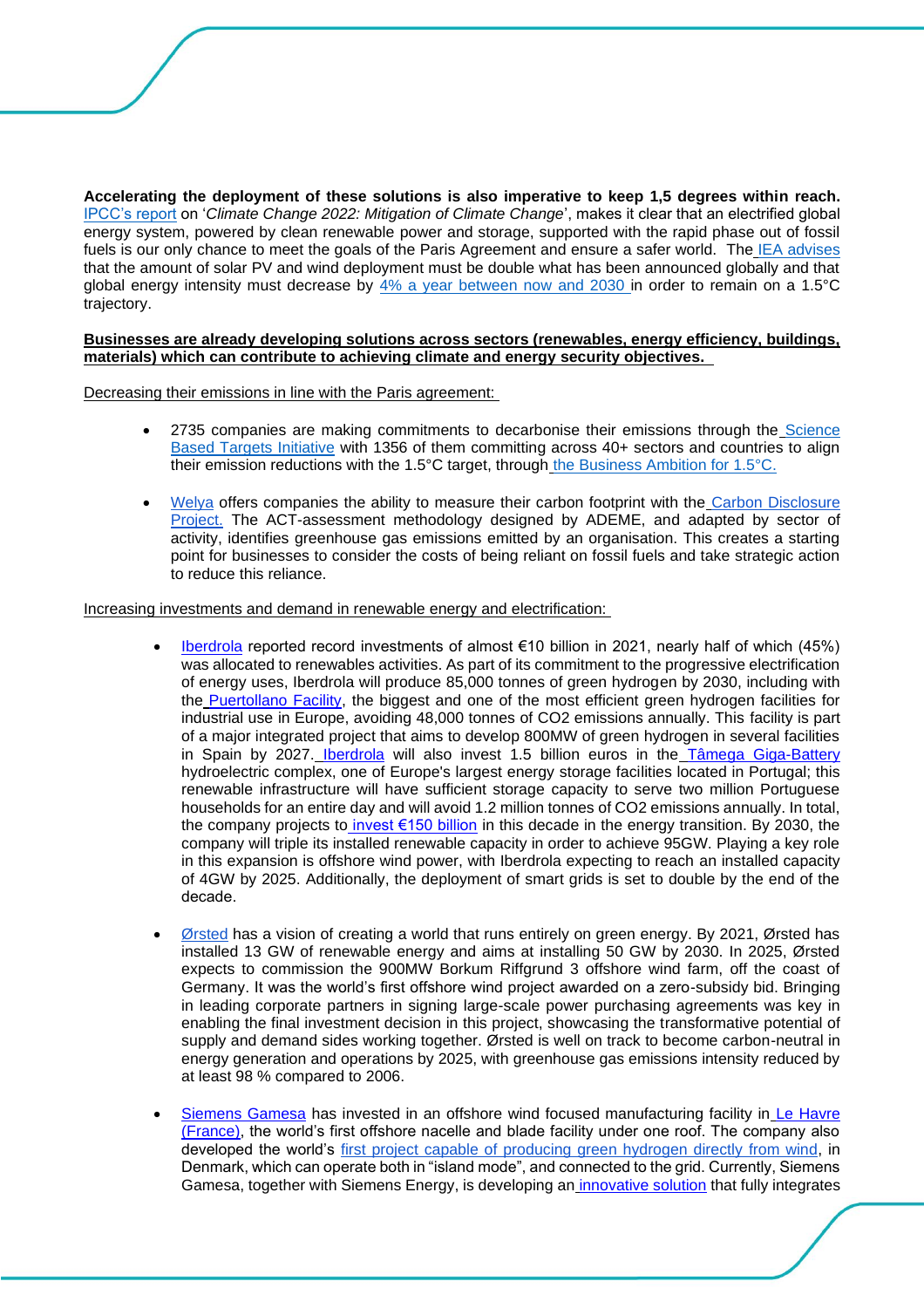an electrolyzer into an offshore wind turbine as a single synchronized system to directly produce green hydrogen, with a full-scale offshore demonstration expected by 2025-2026. Additionally, the company developed [RecyclableBlade,](http://recyclableblade/) the world's first recyclable wind turbine blades ready for commercial use offshore.

- [SolarPower Europe](https://www.solarpowereurope.org/press-releases/solar-power-europe-calls-on-european-leaders-to-responsibly-co-ordinate-eu-action-on-energy-market-action) estimates that at least 10GW additional capacity can be already deployed by the end of 2022 by unlocking the rooftop PV potential, and accelerating ground-mounted PV projects in the pipeline. By 2025, an 'accelerated scenario' can deliver 100 GW of solar PV in the year 2025, bringing total European solar capacity to 450 GW.
- [Enel,](https://www.enel.com/) which currently has an installed capacity of 48 GW, almost half of which is renewable, committed to bring forward by 10 years (from 2050 to 2040) its Net Zero commitment covering all GHG emissions along its entire value chain worldwide. To this end, Enel expects to complete the phase-out of all its coal-fired power plants by 2027 and reach a total renewable capacity around the world of about 154 GW by 2030, tripling its 2020 portfolio, while also extending its grid customer base by 12 million and promoting electrification of consumption while focusing on the scale up of beyond commodity services such as public electric mobility or behindthe-meter storage. Furthermore, Enel's [3SUN factory](https://www.enelgreenpower.com/who-we-are/innovation/3SUN-factory) is set to become Europe's largest factory producing high-performance bifacial photovoltaic modules. The factory's production capacity is set to increase 15-fold to 3 GW/year from the current 200 MW through an investment of around 600 million euros. The factory is expected to increase local employment by around 1,000 jobs, alongside acting as a catalyst for reshoring the PV value chain in Europe.
- [Acciona Energia's](https://www.acciona-energia.com/?_adin=02021864894) investment plan will see the company double installed capacity by 2025 to 20GW and reach 30GW by 2030. The company has started to operate the first green hydrogen hub in Southern Europe of 2.5 MW and developed last year the first industrial microgrid in Spain with Schneider Electric, as well as the first grid-connected floating photovoltaic plant in the country. Through Corporate PPAs, **ACCIONA** has reached an accumulated contracted record volume of 5.6 GWh by 2021. In the field of transport, the company provides shared mobility services in six cities using electric motorbikes. At the end of 2020, ACCIONA had a fleet of more [than 12,000 motor-cycles powered by renewable electricity,](https://mediacdn.acciona.com/media/vvwiobpm/integrated-report-2020.pdf) making the company the largest operator in the world in this sector. In 2021, more than 850 tonnes of CO2 emissions were avoided, equivalent to the emissions generated by around 100,000 cars circulating per day, freeing space equivalent to more than 45 football stadiums. ACCIONA Energia is developing a network of interurban fast charging points and manages over 400 third-party points and 10,000 registered users.
- [Low Carbon](https://www.lowcarbon.com/) has reached financial close on the [Mörknässkogen wind farm](https://www.lowcarbon.com/news-feed/low-carbon-closes-deal-for-29-5mw-morknasskogen-wind-farm-in-finland/) in Finland. With a capacity of 29.5MW, the project forms part of the company's exclusive pipeline development stretching more than 120MW across the country. The region's climate and its abundant supply of natural wind is expected to see the wind farm deliver a production capacity of approximately 100GWh per annum, capable of powering over 29,700 homes and avoiding more than 20,900 tonnes of CO2 emissions.
- [SSE](https://linkprotect.cudasvc.com/url?a=https%3a%2f%2fwww.sse.com%2f&c=E,1,YdNNFmbQVF1aIemYyGkwrnQhXiRLKsW7jbtCR8wHbisTF-wKH856pBqIriHV6J1qbof4WLQXcZyn6bqiTDN3HQjPhrLn9W2C1HVIwxs03QbbkAH7sA,,&typo=1) is a leading generator of renewable electricity and in November 2021, announced a £12.5bn [Net Zero Acceleration programme.](https://linkprotect.cudasvc.com/url?a=https%3a%2f%2fwww.sse.com%2fwhat-we-do%2fnet-zero-acceleration-programme%2f&c=E,1,tLsGzHQ1-__ypMF7H7XV9wlZQTiHdFemp4q5a6VrFDBuObf83Km4VhMLODrNQqdvUFXP6cSi-I9m3J0575zoMaqtXTQ7hMImMsy5ry_GXEuenmKnmg,,&typo=1) This includes plans to double its installed renewable energy capacity to 8GW by 2026, and [increase its renewables output fivefold](https://linkprotect.cudasvc.com/url?a=https%3a%2f%2fwww.sserenewables.com%2fwho-we-are%2four-strategy%2f&c=E,1,YGSzzBzSdhn_8_v-7cwPCH2OYJv8mO4TchAc2VIVQcpZWpO9sCdFVuUurSsH6sWWkTdjFabSe9aUzjfgOUdhDHS3m-_DiGwvZFxGzzHx&typo=1) to over 50TWh annually by 2031. To contribute to directly reducing the EU's fossil fuel demand, SSE is developing Ireland's first large-scale offshore wind farm, the 800MW [Arklow Bank,](https://linkprotect.cudasvc.com/url?a=https%3a%2f%2fwww.sserenewables.com%2foffshore-wind%2fprojects%2farklow-bank-wind-park%2f&c=E,1,wRl8cE_bn918VamJR3fIlOkvIUrm7xlDi3p5sDjX5t4BUROwOBoTP61iIOh_oep5TY0lM1Bq52ADix1xesi5s3M0tktFXtZGyV2KUd1nEo9NfokA5r25NJ4yEPI,&typo=1) and looking to support Ireland's first Hydrogen Valley, as part of the [Galway Hydrogen Hub \(GH2\)](https://linkprotect.cudasvc.com/url?a=https%3a%2f%2fwww.sserenewables.com%2fnews-and-views%2f2022%2f04%2fnew-hydrogen-multi-modal-transport-facility-to-be-developed-in-galway%2f&c=E,1,8cR2PwjEjDfDFgp-L5uMY1n9f1LJ2ehlu9Ka1ymklnOHcf7Yrs3vyHQRYqrF-b05NN8m1205x4V9z_RwN37Ucb_4c0fCHCkr-ApSoBSwzd3zlbS6AzCVePO8BnEf&typo=1) consortium, providing green hydrogen for use in transport, industry and within local communities in the greater Galway region. A significant global challenge is how to increase the pace of deployment of clean energy infrastructure. Much will depend on creating investable, long-term frameworks to keep the cost of capital low in what will be a highly capital-intensive transition.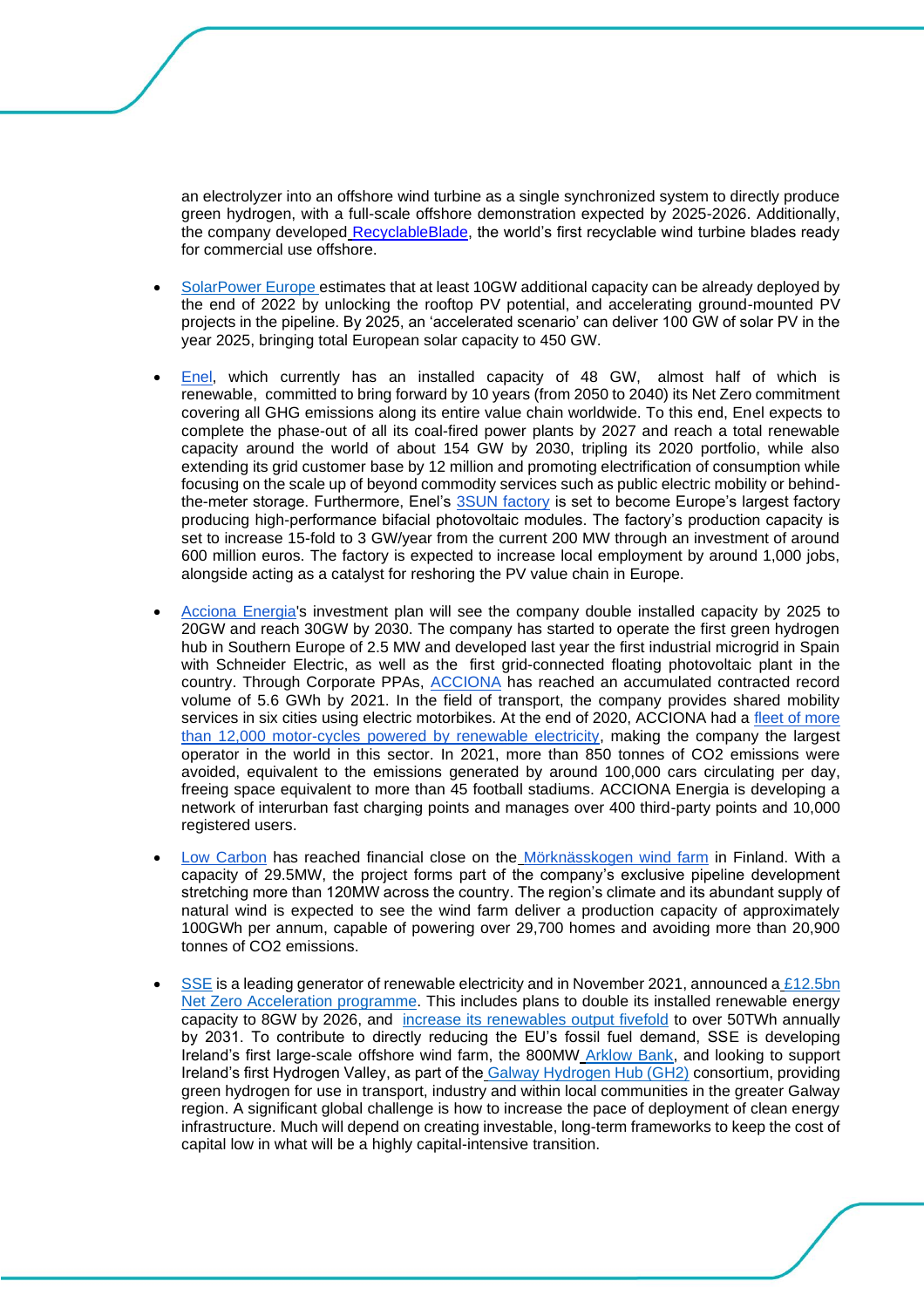- Companies signed up to the RE100 initiative, committed to source 100% renewable electricity, have a combined demand for renewable electricity of 334 TWh globally which represents a bigger electricity demand than either the UK or Italy.
- Corporate renewable energy sourcing is booming across Europe as businesses have signed over 15 gigawatts (GW) of renewable power purchase agreements (PPAs) making 2021 a record year.
- [Royal DSM,](https://linkprotect.cudasvc.com/url?a=https%3a%2f%2fwww.dsm.com%2fcorporate%2fhome.html&c=E,1,z103JiUiT2eUxDeRsqTc1X_LUUu6E72pESEmpCCLdOGUdo3J1RxSwQM9IVptsPg3tBHED2u2naVXJqYmP1FPeLt5RKQtQXrFqgrao4eBPsVp6joBsA,,&typo=1) a member of RE100, has effectively decoupled emissions from growth largely by switching to [renewable purchased electricity and improving energy efficiency,](https://linkprotect.cudasvc.com/url?a=https%3a%2f%2fannualreport.dsm.com%2far2021%2freport-by-the-managing-board%2fplanet%2fclimate-mitigation%2fenergy-transition.html%3fsearch-highlight%3drenewable%2520Renewable%2520electricity%2520electricity%252C&c=E,1,FxXvrieU3l-3OiWyBgz2ssVTI5OaElha7hTFyotnF85pRARQsdtzaF0V_RpK7PXqFKKSCHiUSQ-1r8k6Ncm1jEefjEFFgBqSezflvSNajdeGxbc6safN3B67Ig,,&typo=1) 5-6% annually in the past years. DSM cut total emissions by 27% in absolute terms since 2016, even as the business has expanded. While DSM has already reached 100% renewable electricity in Europe through existing Power Purchase Agreement (PPA) contracts and pre-production guarantees of origin (GOs), the company continues to look for opportunities for the broader use of sustainable renewable energy, such as heat. Certain sites across DSM already recover waste streams for production of renewable heat, but besides the feedstock used, company applies strict criteria on carbon payback times and management of soil health, water and biodiversity impacts.
- [EDF](https://www.edfenergy.com/media-centre/news-releases/edf-signs-largest-offshore-wind-farm-agreement-rwe#:~:text=million%20UK%20homes.-,EDF%20has%20signed%20a%20fifteen%2Dyear%20power%20purchase%20agreement%20(PPA,for%20full%20generation%20in%202026.) has signed a fifteen-year PPA with RWE to purchase renewable electricity from Sofia, which will be one of the largest single offshore wind farms in the world due to start generating power in 2025 and set for full generation in 2026. EDF also coordinates th[e EVVE project,](https://www.edf.fr/en/the-edf-group/inventing-the-future-of-energy/electric-mobility-for-today-and-tomorrow/edf-launches-europes-first-bi-directional-charging-demonstrator/evve-an-ambitious-project) with the support of DREEV and financing from the EU's Innovation Fund. Over a 9-year period, the project aims to install a Virtual Power Plant consisting of 800 V2G bidirectional charging stations, using the Electric Vehicles (EV) energy storage capacities and reaching an aggregated capacity of up to 8,36 MW. The result is a reduction in CO2 emissions by more than 25 000 tonnes.
- [Amazon](https://sustainability.aboutamazon.com/environment/sustainable-operations/renewable-energy?energyType=true) has invested in 310 renewable energy projects across 19 countries globally, and is Europe's largest corporate purchaser of renewable energy with projects in France, Spain, Ireland and Sweden. These projects will have the capacity to generate over 15.7 GW and 42,000 gigawatt hours (GWh) once fully operational, or electricity output equivalent to powering more than 11 million European homes for a year. The carbon-free energy generated by these projects will help avoid 17.3 million metric tons of carbon emissions annually. Amazon also installs on-site rooftops, or ground-mounted solar photovoltaic systems, and battery storage on buildings across its operations. A rooftop solar system has the potential to generate as much as 80% of a single fulfillment facility's annual energy needs. Additionally, Amazon is expanding its electric delivery fleet and building the supporting charger infrastructure. The company ordered 1,800 electric delivery vehicles from Mercedes-Benz Vans and, in 2021, it delivered more than 100 million packages by electric delivery vans across Europe.
- As part of its [net zero climate roadmap,](https://linkprotect.cudasvc.com/url?a=https%3a%2f%2fwww.nestle.com%2fsustainability%2fclimate-change%2fzero-environmental-impact&c=E,1,_yY7EUcqK7CuRuDpzKowMvsuOq7ug8dW3083PjXRe2q9Xk77_5_KMIVRyEcgH7F86LfTAWsHZE3lcw7k9Jpxg1cl8yu_-PjhTBOpMHkQ5OQgYGTNxFT57V5o&typo=1) [Nestlé](https://www.nestle.com/) aims at using 100% renewable electricity in all its sites by 2025 by increasing the proportion of renewable electricity that is used in its manufacturing processes through power purchase agreements, green tariffs, renewable energy certificates and on-site production. In the last few months, it has been initiating renewable energy projects across multiple countries, including wind power in [Germany](https://eur02.safelinks.protection.outlook.com/?url=https%3A%2F%2Fwww.nestle.de%2Fmedien%2Fmedieninformation%2Fmehr-strom-aus-deutschen-windparks&data=05%7C01%7CJohannes.Weber%40be.nestle.com%7C76d321fa75f442abe64e08da2f3b391d%7C12a3af23a7694654847f958f3d479f4a%7C0%7C0%7C637874228644246779%7CUnknown%7CTWFpbGZsb3d8eyJWIjoiMC4wLjAwMDAiLCJQIjoiV2luMzIiLCJBTiI6Ik1haWwiLCJXVCI6Mn0%3D%7C3000%7C%7C%7C&sdata=rvEihKPWeWuiyFCcM467TifLj3KcqcNC13Hg4L%2FtLqw%3D&reserved=0) and [the UK,](https://eur02.safelinks.protection.outlook.com/?url=https%3A%2F%2Fwww.nestle.co.uk%2Fen-gb%2Fmedia%2Fnews%2Fnew-offshore-wind-farm-partnership-announced-power-nestl%25C3%25A9&data=05%7C01%7CJohannes.Weber%40be.nestle.com%7C76d321fa75f442abe64e08da2f3b391d%7C12a3af23a7694654847f958f3d479f4a%7C0%7C0%7C637874228644246779%7CUnknown%7CTWFpbGZsb3d8eyJWIjoiMC4wLjAwMDAiLCJQIjoiV2luMzIiLCJBTiI6Ik1haWwiLCJXVCI6Mn0%3D%7C3000%7C%7C%7C&sdata=hvBGUauCURjzgTJNXsM3dWHMbk1o%2B9%2F%2BIIhIiQOIOVY%3D&reserved=0) solar power in [Spain](https://eur02.safelinks.protection.outlook.com/?url=https%3A%2F%2Fempresa.nestle.es%2Fes%2Fsala-de-prensa%2Factualidad-nestle%2Fprimer-parque-solar-fotovoltaico&data=05%7C01%7CJohannes.Weber%40be.nestle.com%7C76d321fa75f442abe64e08da2f3b391d%7C12a3af23a7694654847f958f3d479f4a%7C0%7C0%7C637874228644246779%7CUnknown%7CTWFpbGZsb3d8eyJWIjoiMC4wLjAwMDAiLCJQIjoiV2luMzIiLCJBTiI6Ik1haWwiLCJXVCI6Mn0%3D%7C3000%7C%7C%7C&sdata=moIOo0aCRokLSAV2%2B8fgIthFw8sTgIew5A%2FLWlExKTc%3D&reserved=0) and hydro power in [Switzerland.](https://eur02.safelinks.protection.outlook.com/?url=https%3A%2F%2Fwww.nestle.ch%2Fde%2Fmedia%2Fpressreleases%2Fnestlebeziehtgrunenstromausdemwallisermauvoisinstaudamm&data=05%7C01%7CJohannes.Weber%40be.nestle.com%7C76d321fa75f442abe64e08da2f3b391d%7C12a3af23a7694654847f958f3d479f4a%7C0%7C0%7C637874228644246779%7CUnknown%7CTWFpbGZsb3d8eyJWIjoiMC4wLjAwMDAiLCJQIjoiV2luMzIiLCJBTiI6Ik1haWwiLCJXVCI6Mn0%3D%7C3000%7C%7C%7C&sdata=RPSLJEw9wLHD5zoqvLyhh5MCbjVDXQCFpZAcUkUjdfM%3D&reserved=0) Furthermore, in support of the EU Green Deal and the Farm to Fork [Strategy](https://ec.europa.eu/food/horizontal-topics/farm-fork-strategy_en) for a more sustainable food system, Nestlé has a strong ambition to increase regenerative agriculture and lower the reliance on fossil fuels, and encourages Europe to boost its use of bio-fertilizers.
- [Axfood i](https://www.axfood.com/)nvests heavily in renewable energy. In addition to the Group's entire fleet of approximately 270 trucks now running on fossil-free fuel, an agreement was signed in April to build the country's largest [rooftop solar power facility](https://www.axfood.com/newsroom/press-releases/2022/04/axfood-to-build-swedens-largest-rooftop-solar-power-facility) by equipping Axfood Group's new, highly automated logistics center north of Stockholm, with solar panels covering a surface of approximately 80,000 square meters. The rooftop solar power facility will comprise more than 16,000 panels and is expected to generate approximately 8.9 MW when fully operational, corresponding to an annual capacity of 7.8 GWh.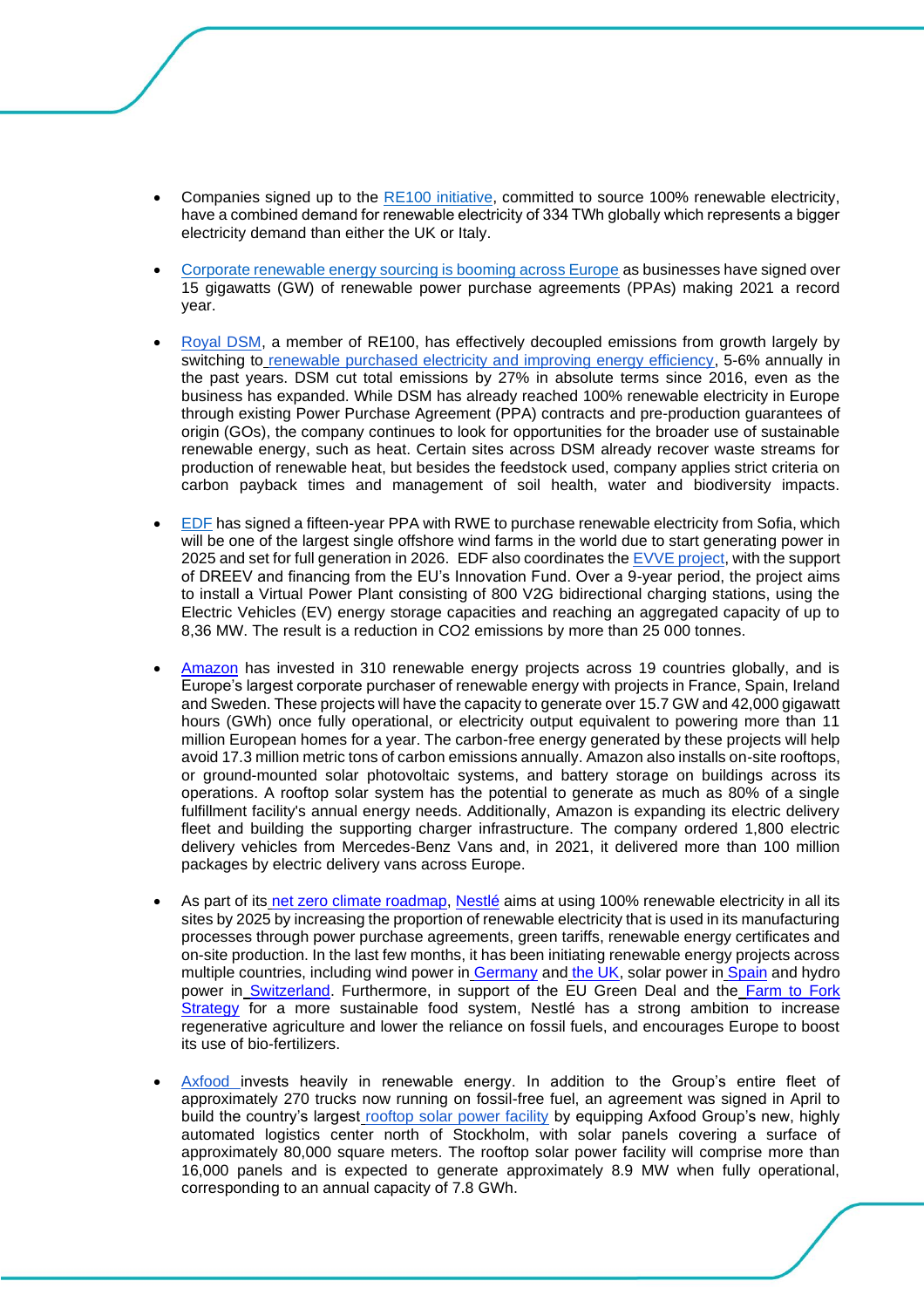- The [Schwarz Group](https://linkprotect.cudasvc.com/url?a=http%3a%2f%2fwww.gruppe.schwarz%2fen&c=E,1,bQkPNe5pkPvw4ywKwwY6pB3fPNmyt4ku-hROvR-Vz59LLmNYGxsUrkEqZHL3KazWGmK7xu6M-KUFwzeby5CcIpOar0JYzfORgW2A57Pv7o5qMGnsAJf6jZuRnM0,&typo=1) (Lidl, Kaufland, Schwarz Produktion, PreZero) is focusing on electricity from renewable sources to achieve its 1.5° Science Based Targets Initiative goal and will ambitiously expand the share of self-generated renewable energy. As part of its [climate strategy,](https://linkprotect.cudasvc.com/url?a=https%3a%2f%2fgruppe.schwarz%2fen%2fresponsibility%2fecosystems&c=E,1,zG5DgbAHWTAKsiUVG6yB4NCL7UEX7MMRm4G7WfCvRUoj6q-xuJcz8AkjqGiXOLf4OT9tDn2dc5luMajYTXD1dbMmEKY0JFCbKV77y2HNcYvJYXLTuxXP-EBk6-U,&typo=1) photovoltaic systems will be expanded to 5,000 units by 2025 - with a total peak output of around 700,000 kilowatts.
- [CEMEX](https://www.cemex.com/) and Synhelion produced one of the world's first [solar clinkers.](https://www.cemex.com/-/cemex-and-synhelion-achieve-breakthrough-in-cement-production-with-solar-energy) Clinkers are a central component of cement, making this a significant step towards creating fully solar-driven cement plants. The initiative is part of CEMEX's [Future in Action program,](https://www.cemex.com/sustainability/future-in-action) which sets forth ambitions to reduce the carbon footprint of its operations. Fossil fuels are typically used in the production of clinkers, meaning that it is responsible for approximately 40% of direct CO2 emissions that amount during this process. Completely substituting fossil fuels with concentrated solar radiation represents a gamechanger in the industry's efforts to achieve carbon neutrality by 2050. Synhelion's solar receiver can achieve record-breaking temperatures beyond 1,500°C and was successfully used in the production of both cement and concrete.
- [Allego is](https://www.meridiam.com/projects/allego-electric-vehicle-charging-stations-platform-european-platform/) one of the leading European independent Electric Vehicle (EV) charging solutions providers operating more than 30,800 charging points across the continent. Since [Meridiam's](https://www.meridiam.com/projects/allego-electric-vehicle-charging-stations-platform-european-platform/)  [investment](https://www.meridiam.com/projects/allego-electric-vehicle-charging-stations-platform-european-platform/) in 2018, Allego has expanded and secured a leading position in Germany, the UK, the Nordics and France. This was achieved through several major projects including [Mega-E,](https://www.meridiam.com/projects/ev-charging-asset-co-mega-e-metropolitan-greater-areas-electrified/) support to LeasePlan "electrification" and fast charge installations in Shell gas stations. Allego therefore supports the takeoff of EV usage, the [cleanest form of transportation](https://www.gov.uk/government/statistics/transport-and-environment-statistics-autumn-2021/transport-and-environment-statistics-autumn-2021) that will reduce dependency on fossil fuels and significantly improve the local environment with positive health consequences.
- REN developed an innovative and patented [solution](https://www.youtube.com/watch?v=8yuBD9fhx2E) for charging electric vehicles or electrify remote areas, using the very high voltage network. This solution, suited to several contexts and easily scalable, avoids distribution grid reinforcements and is suitable for applications with superior power requirements, while also helping accelerate electric mobility.
- [REVENGA Smart Solutions](https://www.gruporevenga.com/en/) has formed an alliance with E4e Soluciones to install two photovoltaic plants for self consumption in its main headquarters in line with its Science Based Target. This will lead to the avoidance of 86,06 tonnes of CO2 equivalent per year.
- In the Gaussan Abbey in Bizanet (France) [Akuo,](https://www.akuoenergy.com/en) along with its partners [Agriterra](https://www.agriterra.org/) and [Les Maîtres](https://lesmaitresdemonmoulin.com/)  [de Mon Moulin,](https://lesmaitresdemonmoulin.com/) have developed an agrivoltaic project blending solar energy and organic food production. Addressing the land-use challenges and offering durable economic outlets to the Aude region, the project provides training for local agricultural entrepreneurs while ensuring the sustainability of agricultural activities by powering them with renewable energy. Akuo and its partners contribute to the inclusive and fair transition of the region and the sustainable development of plant species and deserted areas.

### Developing clean heating and cooling technologies and energy efficiency solutions for buildings and households:

- [Microsoft](https://news.microsoft.com/europe/2022/03/17/microsoft-announces-intent-to-build-a-new-datacenter-region-in-finland-accelerating-sustainable-digital-transformation-and-enabling-large-scale-carbon-free-district-heating/) has partnered up with state-owned Finnish energy company Fortum to heat up Finnish homes. By capturing excess heat from data-centres that is generated in the cooling process and transferring this to heat homes, services and business premises located in its district heating system. This is estimated to reduce Finland's annual CO2 emissions by 400,000 tonnes.
- [Dalkia](https://linkprotect.cudasvc.com/url?a=https%3a%2f%2fwww.dalkia.fr%2freferences%2fretour-experience%2frecuperation-chaleur-usine-psa%2f&c=E,1,Z96Gra3N5TK9GHG--EjAHwfblzBeiJmZz5diooSUwlZ4Cpee0jWtb-JRb6bYcVy23dRjj8wOAEdk8IMt553X4MAFbEIO43NvBxOKI7i0NxCGfajA_6w,&typo=1) conceived and operates two efficient district heating networks in the municipality of Charleville-Mézières (France). 3 290 households are heated with 28 GWh of heat recovered from the Stellantis Factory, the largest foundry in Europe. They cover half of the heat demand and avoid 7000 tons of CO2 each year, complemented by a biomass boiler. [Dalkia](https://linkprotect.cudasvc.com/url?a=https%3a%2f%2fwww.dalkia.fr%2freferences%2fretour-experience%2fcontrat-performance-energetique-ecole-hauts-seine%2f&c=E,1,ure_oDugU8HLDzQiXHfboNeU2CuorKrNhl8dEwQh119yLojbyQJ2ij1Y50pYzDYzh6MlZbReBBt83g17CjUnJn-_juGiTnk3FclQXECQjiS4&typo=1) also signed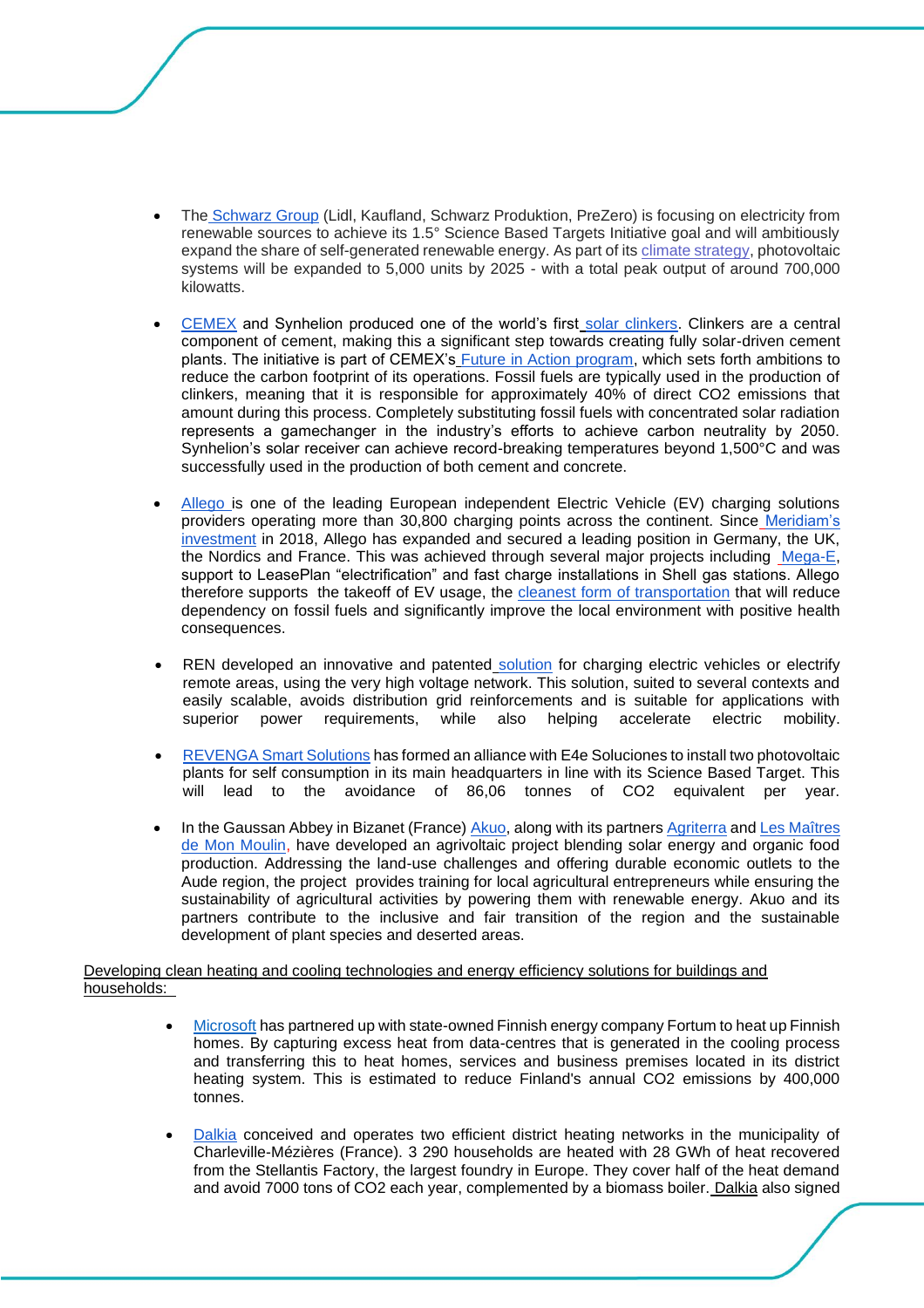a 12-year energy performance contract with the French county ("Departement des Hauts-de-Seine"). It covers 31 buildings (middle schools) resulting in saving 30% of energy and 600 000 euros per year.

- [Veolia](https://www.youtube.com/watch?v=bwenB8S8eKo) launched an innovative installation in Szlachęcin (Poznan County, Poland) in cooperation with Aquanet and the state entity (NFOŚiGW). The installation recovers heat from wastewater and produces energy and heat in a cogeneration facility, providing 7 700 MWH and contributing to a reduction of 2,000 tCO2e per year. It supplies heat to 5,000 inhabitants<br>through the local district heating network. through the local district heating network.
- [Absolicon Solar Collector](https://www.absolicon.com/) and other solar thermal actors from Solar Heat Europe [pledged](https://solariseheat.eu/) to replace 500TWh of fossil fuels in Europe by 2030, recognising the potential of renewable heating solutions. Solar heat reaches an efficiency of 70-80% and can be stored from summer to winter at €0,4/kWh. Large scale solar thermal can provide 100 TWh of district heating and 200 TWh of industrial heat in Europe until 2030, in line with [IRENA 2030](https://www.irena.org/-/media/Files/IRENA/Agency/Publication/2014/IRENA_REmap_summary_findings_2014.pdf) projections.
- [AmbiHeat is](https://www.sttinfo.fi/tiedote/calefa-won-the-european-decarbindustry-award?publisherId=68350554&releaseId=69921153) a modular heat pump plant developed by [Calefa](https://www.calefa.fi/en/) that produces district heating for the needs of the Orion medical factory in Turku with no CO2 emissions. The plant utilises outdoor air and industrial waste heat as energy sources. At the same time, it produces cooling for factory processes. This environmentally friendly solution reduces the need for purchased district heating by almost 70%. Most of the energy demand is now met self-sufficiently with the AmbiHeat plant by utilising waste heat from processes and outdoor energy.
- Already today, one-third of Greek households are benefiting from solar water heating saving about 1 billion € this year. Solar thermal systems used in Greece are reducing the dependency on other energy sources and prevent the burning of 650 mcm of gas. The Greek solar thermal industry is ready to quadruple the rate of installation of solar water heaters within the next two years. [Prime Laser Technology s](https://primelasertech.gr/en/)upports the immediate replacement of electric water heaters.
- Iberdrola's **Smart [Climate](https://www.iberdrola.es/smart-clima) programme includes a variety of energy efficient solutions to optimize** heating, cooling, domestic hot water and comfort for households based on efficiency, renewable electricity, district heating projects, insulation and heat pumps, in order to support and drive the current EU Next Generation initiatives to retrofit the existing residential sector.
- The SuperHomes initiative in Ireland is a one-stop-shop for home energy retrofit from designing the energy solution of the home, to being involved in all the key stages (from tender through to the payment of grant funding). The initiative involves leading contractors and experienced retrofit specialists.
- [Voltalis,](https://www.meridiam.com/projects/voltalis-smart-electricity-boxes/) is a European leader in electrical flexibility and reduction of residential electricity consumption with its energy-saving solutions already equipping more than 100,000 homes. Its innovative solution for active management and reduction of electricity consumption of residential and commercial buildings, primarily for heating, air conditioning and EV charging, is entirely free of charge for users and reduces consumption by up to 15%, enabling significant cost savings. Thus, rather than responding to the increase in energy demand, Voltalis offers a CO2-neutral solution for intelligent management of electricity consumption, with no loss of comfort for equipped households.
- [FIX](https://fixbrussel.be/fr) is an initiative based in Brussels which employs energy experts/engineers who provide energy audits and advice for schools. The initiative also provides training for low skilled workers for renovation projects including those aimed at increasing the energy savings of buildings through insulation, the replacement of old lighting fixtures, and the placement of thermostatic valves. This combination enables to reach the dual objectives of optimising school infrastructure and energy consumption while providing quality training to low skilled labour. 76% of the people trained find a job after their work experience with the initiative.